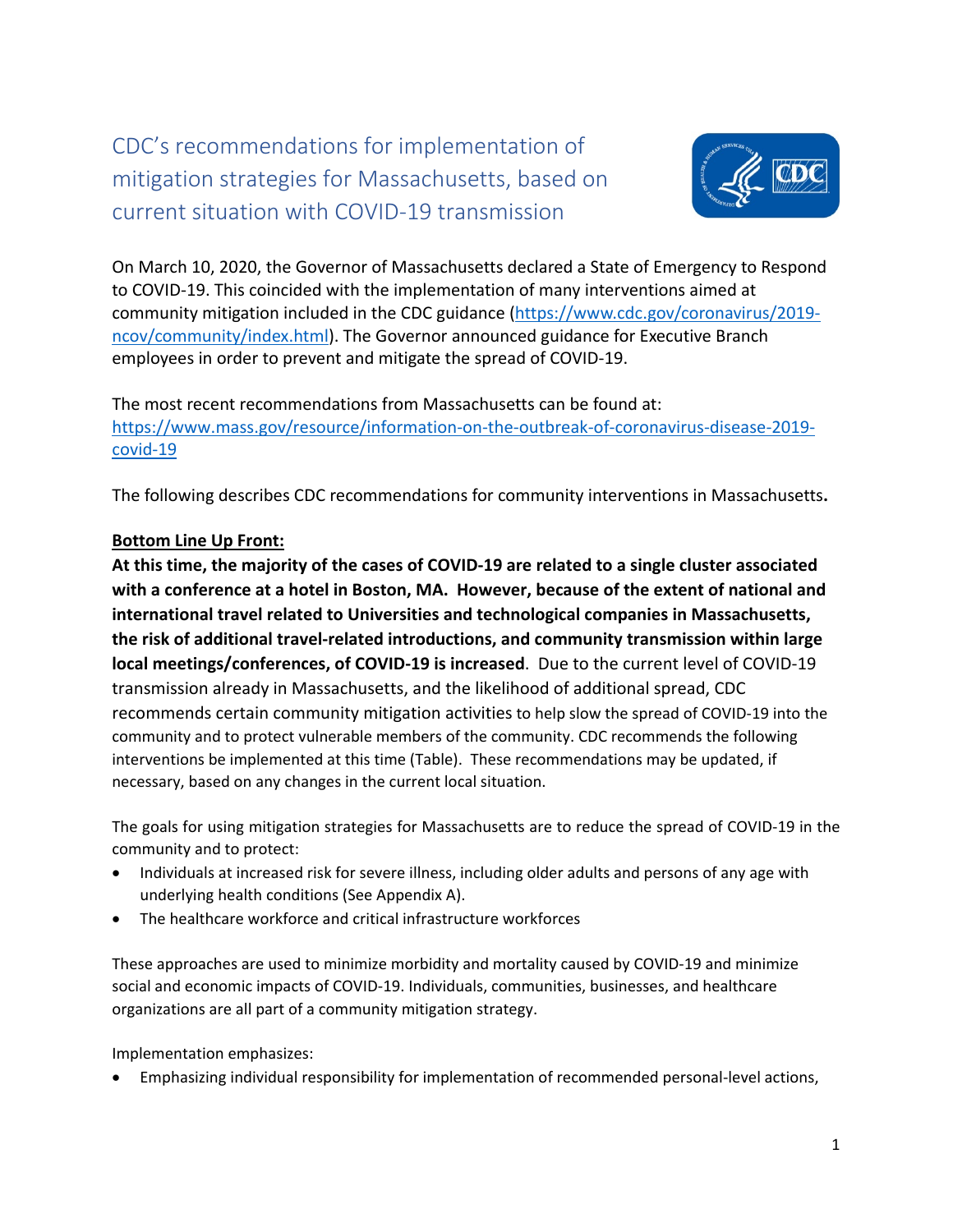- Empowering businesses, schools, and community organizations to implement recommended actions, particularly in ways that protect persons at risk of severe illness such as older adults and persons with serious underlying health conditions (e.g., Dialysis patients, congestive heart failure, emphysema)
- Focusing on settings that provide critical services to implement recommended actions to protect critical infrastructure and individuals at risk of severe disease
- Minimizing disruptions to daily life to the extent possible

## **Table. Community mitigation strategies for Massachusetts**

| For Every Individual      | Monitor local information about COVID-19 in your community.<br>$\bullet$                                                                                                    |
|---------------------------|-----------------------------------------------------------------------------------------------------------------------------------------------------------------------------|
| and Families at Home      | Know the signs and symptoms of COVID-19 and what to do if you become<br>$\bullet$<br>symptomatic.                                                                           |
|                           | Practice personal protective measures (e.g., hand washing).<br>$\bullet$                                                                                                    |
|                           | Create a household plan of action (https://www.cdc.gov/coronavirus/2019-<br>$\bullet$                                                                                       |
|                           | ncov/downloads/community-mitigation-strategy.pdf)                                                                                                                           |
|                           | Know about emergency operations plans for schools/workplaces of household<br>$\bullet$<br>members.                                                                          |
|                           | Individuals at risk of severe illness should considering staying at home and avoiding<br>$\bullet$                                                                          |
|                           | gatherings or other situations of potential exposures, including travel, church                                                                                             |
|                           | attendance, social events with 10 or more people.                                                                                                                           |
| For Every                 |                                                                                                                                                                             |
| School/Childcare          | Monitor local information about COVID-19 in your community.<br>$\bullet$<br>Know the signs and symptoms of COVID-19 and what to do if students or staff become<br>$\bullet$ |
| Facility                  | symptomatic at school/childcare site.                                                                                                                                       |
|                           | Review and update emergency operations plan (including implementation of social<br>$\bullet$                                                                                |
|                           | distancing measures) or develop plan if one is not available.                                                                                                               |
|                           | Students at increased risk of severe illness should consider implementing individual<br>$\bullet$                                                                           |
|                           | plans for distance learning (e-learning).                                                                                                                                   |
|                           | Short-term dismissals for school and extracurricular activities as needed (e.g., if cases<br>$\bullet$                                                                      |
|                           | in staff/students) for cleaning and contact tracing.                                                                                                                        |
| For Every Assisted        |                                                                                                                                                                             |
| Living Facility, Senior   | Know the signs and symptoms of COVID-19 and what to do if clients/residents or staff<br>$\bullet$                                                                           |
| Living Facility, and      | become symptomatic.                                                                                                                                                         |
| <b>Adult Day Programs</b> | Review and update emergency operations plan (including implementation of social<br>$\bullet$<br>distancing measures) or develop a plan if one is not available.             |
|                           | Encourage personal protective measures among staff, residents and clients who live<br>$\bullet$                                                                             |
|                           | elsewhere (e.g., stay home or in residences when sick, handwashing, respiratory<br>etiquette).                                                                              |
|                           | Clean frequently touched surfaces daily.<br>$\bullet$                                                                                                                       |
|                           | Ensure hand hygiene supplies are readily available in all buildings.<br>$\bullet$                                                                                           |
|                           | Consider temperature and respiratory symptom screening of attendees, staff, and<br>$\bullet$                                                                                |
|                           | visitors.                                                                                                                                                                   |
|                           | Consider restricting visitors to long-term care facilities.                                                                                                                 |
|                           |                                                                                                                                                                             |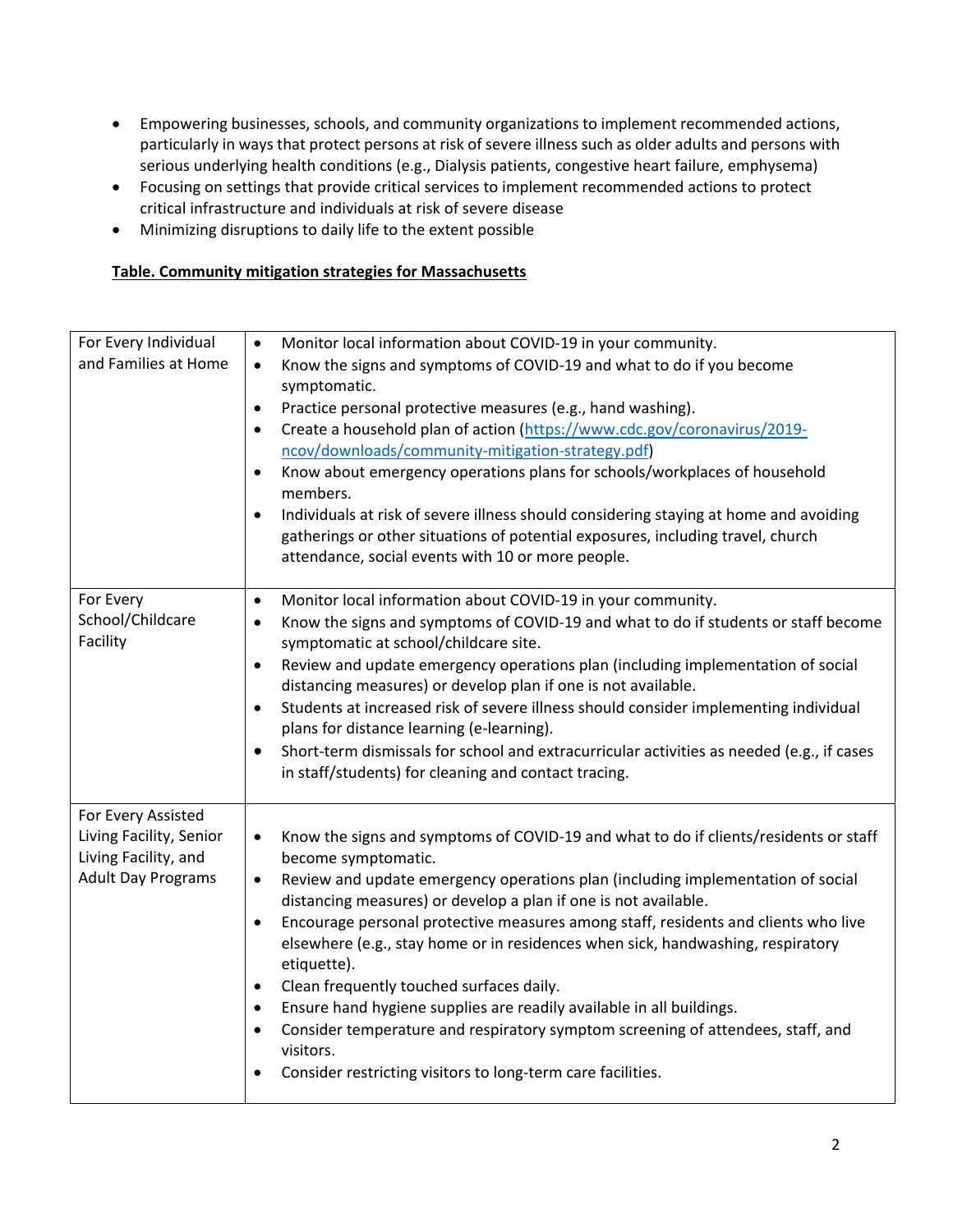| Every Workplace             | Use extensive telework and use of e-meetings to conduct business.<br>$\bullet$<br>Cancel work-sponsored conferences, tradeshows, etc.<br>٠                                                                                    |
|-----------------------------|-------------------------------------------------------------------------------------------------------------------------------------------------------------------------------------------------------------------------------|
|                             |                                                                                                                                                                                                                               |
|                             | Review possible alternative work assignments for employees who are at high<br>$\bullet$<br>risk for severe disease (see appendix A)                                                                                           |
|                             | Review, update, or develop workplace plans to include liberal leave and telework<br>$\bullet$<br>policies.                                                                                                                    |
|                             | o Consider 7-day leave policies for people with COVID-19 symptoms<br>Consider alternate team approaches for work schedules.<br>$\circ$<br>Encourage staff to telework (when feasible), particularly individuals at<br>$\circ$ |
|                             | increased risk of severe disease.                                                                                                                                                                                             |
|                             | Work with all local employers to ensure all workers have the financial support to stay<br>٠<br>home with any respiratory symptoms                                                                                             |
|                             | Encourage personal protective measures among staff (e.g., stay home when sick,<br>$\bullet$<br>handwashing, respiratory etiquette).                                                                                           |
|                             | Clean and disinfect frequently touched surfaces daily.<br>٠                                                                                                                                                                   |
|                             | Ensure hand hygiene supplies are readily available in building.<br>٠                                                                                                                                                          |
|                             | Limit large work-related gatherings (e.g., staff meetings, after-work functions).<br>٠                                                                                                                                        |
|                             | Cancel non-essential work travel.<br>٠                                                                                                                                                                                        |
| <b>Every Community and</b>  | Enforce limited numbers of persons on public transportation trains and buses.<br>$\bullet$                                                                                                                                    |
| Faith-Based<br>Organization | Encourage persons who have underlying conditions or are older to use alternatives<br>$\bullet$<br>to public transportation if feasible.                                                                                       |
|                             | Cancel large gatherings (e.g., >250 people), and smaller gatherings that may bring<br>٠                                                                                                                                       |
|                             | persons together from multiple parts of the country.                                                                                                                                                                          |
|                             | For gatherings that are smaller and not cancelled, conduct screening of persons<br>$\bullet$<br>attending.                                                                                                                    |
|                             | Monitor local information about COVID-19 in your community.<br>٠                                                                                                                                                              |
|                             | Know the signs and symptoms of COVID-19 and what to do if organization<br>٠<br>members/staff become symptomatic.                                                                                                              |
|                             | Determine ways to continue providing support services to individuals at increased risk<br>٠<br>of severe disease (services, meals, checking in) while limiting group settings and<br>exposures.                               |
|                             | For organizations that serve high-risk populations, consider cancelling gatherings of<br>٠<br>more than 10 people.                                                                                                            |
|                             | Encourage staff and members to stay home and notify organization administrators of<br>$\bullet$<br>illness when sick.                                                                                                         |
|                             | Encourage personal protective measures among organization/members and staff (e.g.,<br>٠<br>stay home when sick, handwashing, respiratory etiquette).                                                                          |
|                             | Clean frequently touched surfaces at organization gathering points daily.<br>Ensure hand hygiene supplies are readily available in building.                                                                                  |
|                             |                                                                                                                                                                                                                               |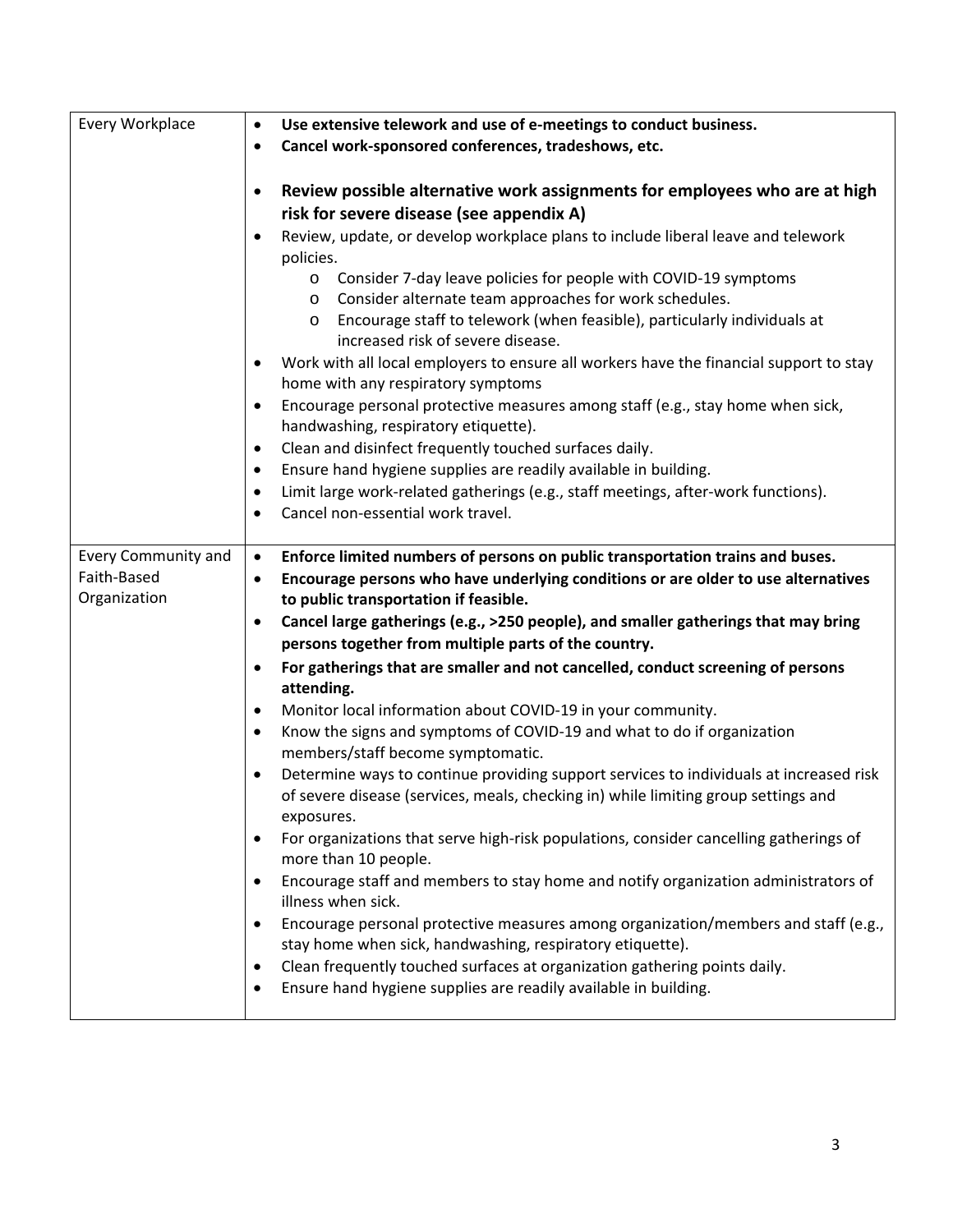| <b>Healthcare Settings</b>                                                                                                            | Promote telemedicine practices to support rural communities.                                                                                                                                                          |
|---------------------------------------------------------------------------------------------------------------------------------------|-----------------------------------------------------------------------------------------------------------------------------------------------------------------------------------------------------------------------|
| and Healthcare<br>Providers (Including<br><b>Outpatient, Nursing</b><br>Homes/Long-Term<br>Care Facilities,<br>Inpatient, Telehealth) | Consider reducing schedule of elective procedures.                                                                                                                                                                    |
|                                                                                                                                       | Implement triage before entering facilities (e.g. parking lot triage, front door); phone<br>triage and telemedicine; limit unnecessary healthcare visits                                                              |
|                                                                                                                                       | Encourage HCP to stay home and notify healthcare facility administrators when sick.<br>٠                                                                                                                              |
|                                                                                                                                       | Actively monitor HCP absenteeism and respiratory illness among HCP and patients.                                                                                                                                      |
|                                                                                                                                       | Consider implementing temperature/symptom checks for staff, visitors, limit visitor<br>$\bullet$<br>movement in the facility.                                                                                         |
|                                                                                                                                       | Actively monitor PPE supplies<br>٠                                                                                                                                                                                    |
|                                                                                                                                       | Establish processes to evaluate and test large numbers of patients and HCP with<br>respiratory symptoms (e.g. designated clinics for people with fever, surge tent for<br>overflow triage, offsite testing locations) |
|                                                                                                                                       | Cross train HCP for working in other units to support staffing shortages<br>٠                                                                                                                                         |

**Appendix A: Underlying medical conditions that may increase the risk of serious COVID-19 for individuals of any age.** 

- **Blood disorders** (e.g., sickle cell disease or on blood thinners)
- **Chronic kidney disease as defined by your doctor**. Patient has been told to avoid or reduce the dose of medications because kidney disease, or is under treatment for kidney disease, including receiving dialysis
- **Chronic liver disease as defined by your doctor**. (e.g., cirrhosis, chronic hepatitis) Patient has been told to avoid or reduce the dose of medications because liver disease or is under treatment for liver disease.
- **Compromised immune system (immunosuppression)** (e.g., seeing a doctor for cancer and treatment such as chemotherapy or radiation, received an organ or bone marrow transplant, taking high doses of corticosteroids or other immunosuppressant medications, HIV or AIDS)
- **Current or recent pregnancy** in the last two weeks
- **Endocrine disorders** (e.g., diabetes mellitus)
- **Metabolic disorders** (such as inherited metabolic disorders and mitochondrial disorders)
- **Heart disease** (such as congenital heart disease, congestive heart failure and coronary artery disease)
- **Lung disease including asthma or chronic obstructive pulmonary disease** (chronic bronchitis or emphysema) or other chronic conditions associated with impaired lung function or that require home oxygen